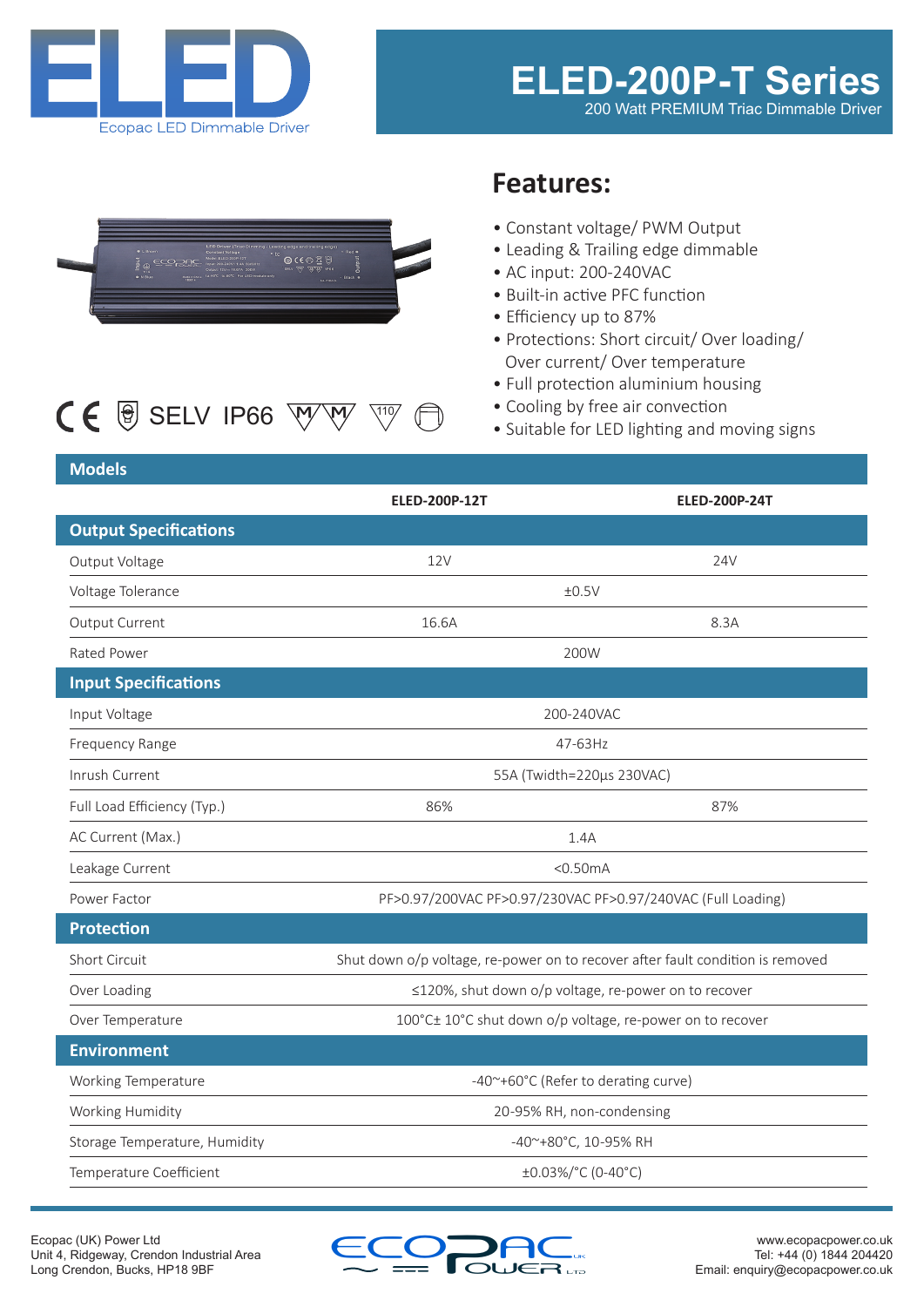

200 Watt PREMIUM Triac Dimmable Driver

| <b>Environment</b>               |                                                                        |  |
|----------------------------------|------------------------------------------------------------------------|--|
| Vibration                        | 10-500Hz, 5G 12min./ 1 cycle, period for 72min.each along X, Y, Z axes |  |
| <b>Safety &amp; EMC</b>          |                                                                        |  |
| Safety standards                 | EN61347-1, EN61347-2-13                                                |  |
| Withstand Voltage                | I/P-O/P:3.75KVAC I/P-FG:1.88KVAC O/P-FG:0.5KVAC                        |  |
| Isolation Resistance             | I/P-O/P I/P-FG O/P-FG: 100MΩ/500VDC/25°C/70%RH                         |  |
| <b>EMC</b> Emission              | Compliance to EN55015, EN61000-3-2, 3 (>60%load)                       |  |
| <b>EMC</b> Immunity              | EN61000-4-2,3,4,5,6,11, EN61547                                        |  |
| <b>Other Specifications</b>      |                                                                        |  |
| Weight                           | $1.45$ kg                                                              |  |
| Size                             | 265 x 78 x 47 mm                                                       |  |
| Packing                          | 265 x 83 x 65 mm (inner box), 340 x 280 x 185 mm (10PCS/CTN)           |  |
| <b>Mechanical Specifications</b> |                                                                        |  |







Output

<u>e e</u>

**Output**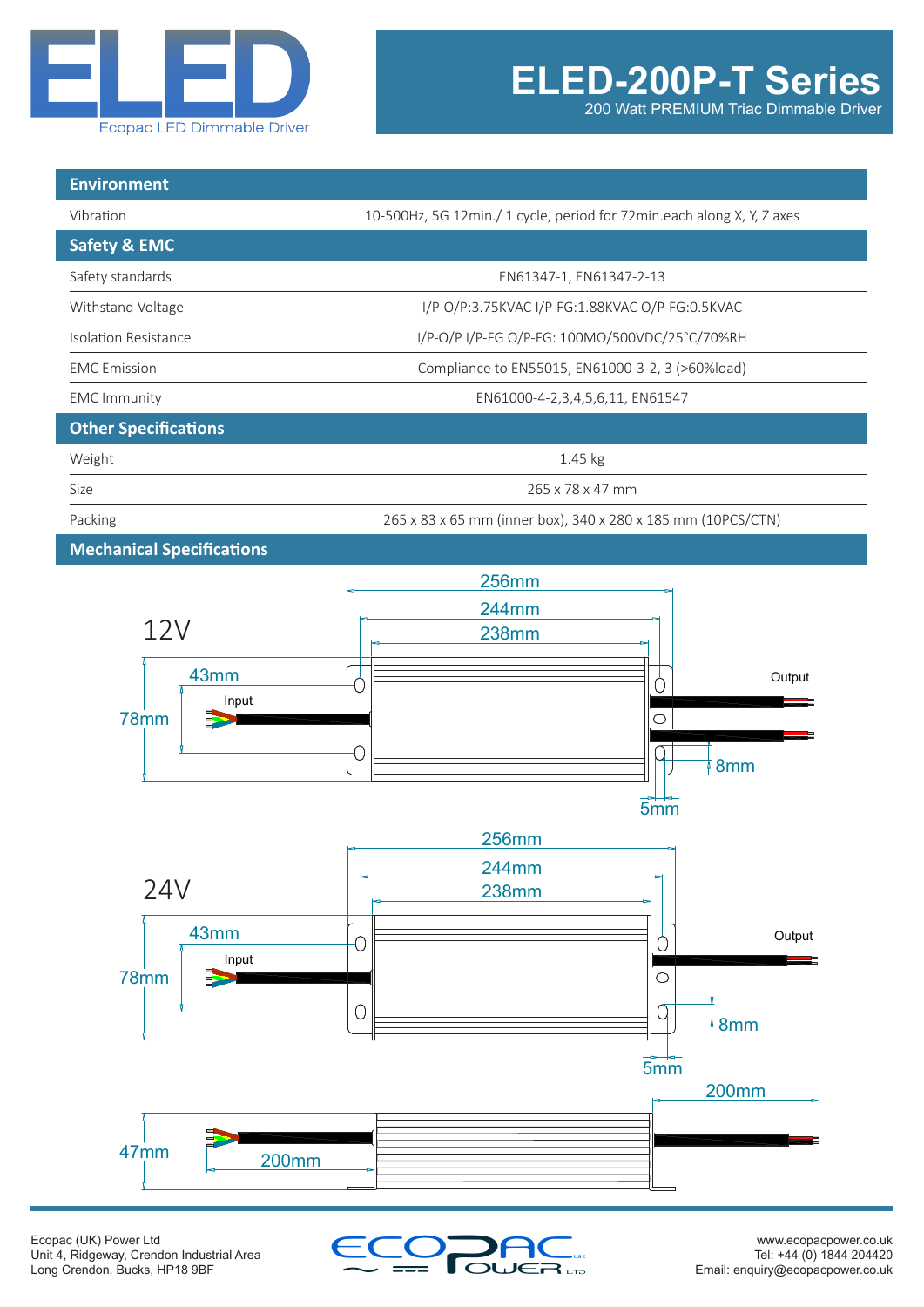

#### **Derating Curve**



### Ambient Temperature (°C)

#### **Connecting Diagram**